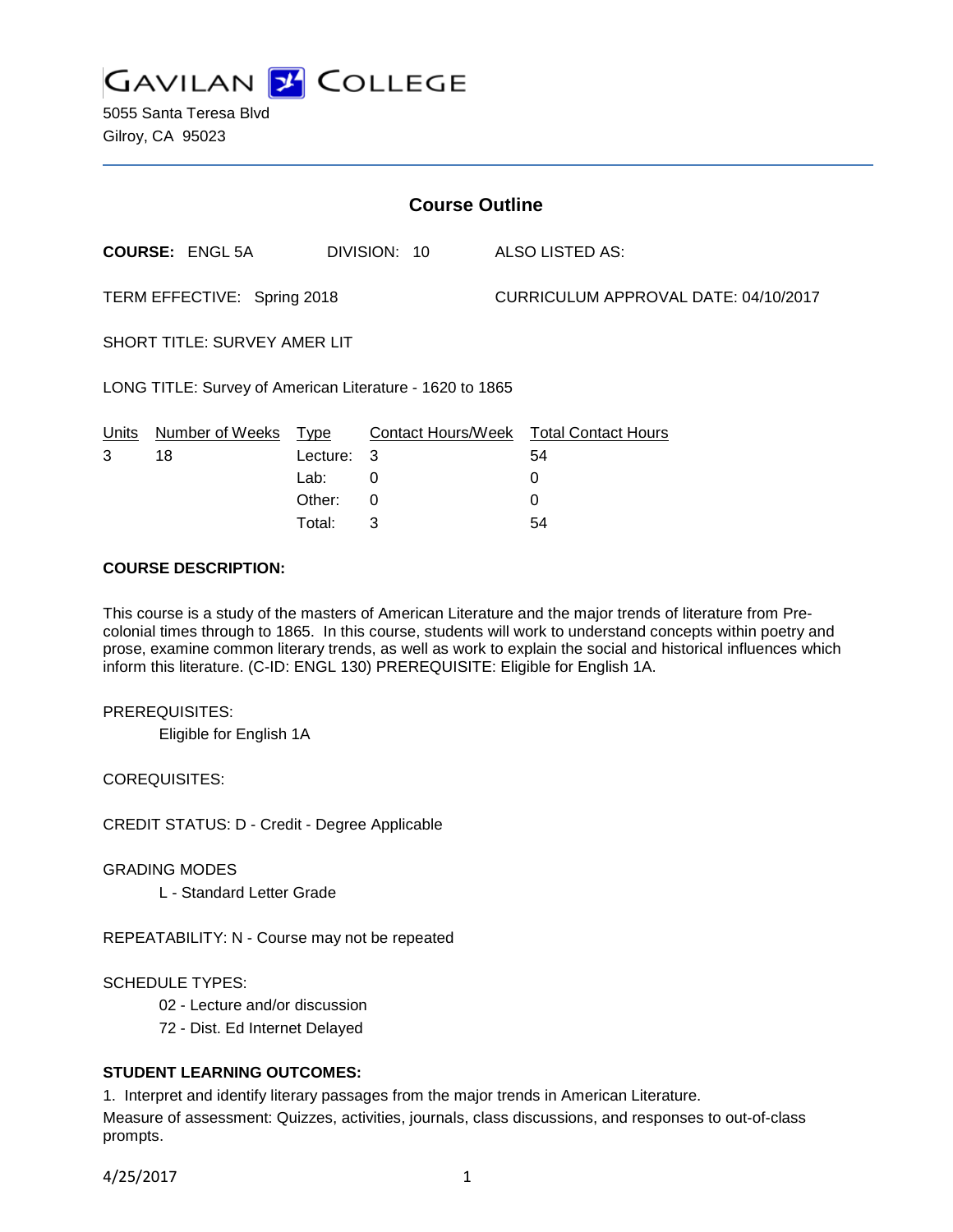2. Explain the social and historical influences which inform American Literature from pre-colonial times to 1865.

Measure of assessment: Quizzes, essays, activities, journals, class discussions, and responses to out-ofclass prompts.

3. Examine literary techniques that are employed in the works of American Literature.

Measure of assessment: Quizzes, essays, journals, activities, responses to out-of-class prompts.

4. Synthesize and compare texts within a critical framework.

Measure of assessment: Quizzes, essays, journals, activities, responses to out-of-class prompts.

5. Research American Literature within a critical framework (e.g. Biographical Criticism, Structuralism, Deconstruction, Post-Structuralism, Feminism, Marxism, etc.)

# **CONTENT, STUDENT PERFORMANCE OBJECTIVES, OUT-OF-CLASS ASSIGNMENTS**

Curriculum Approval Date: 04/10/2017

17.3 Hours

Content: Writings from Native Americans, Puritans, and figures from the Age of Reason.

Native American works can include creation stories and trickster tales and prose by such figures as Samuel Occam, Pontiac, Tecumseh and others. Puritan writings can include journals, sermons, prose, poetry, as well as transcripts and speeches made during the time of the Salem Witch Trials. This can include such figures as William Bradford, John Winthrop, Anne Bradstreet, Jonathan Edwards, Samuel Sewall, Cotton Mather, and others. Lastly, this section can cover works from the Age of Reason. Such writers can include Benjamin Franklin, Thomas Jefferson, Thomas Paine, and others.

This section may focus on representations of early Native-American culture before European colonization, as well as in response to it. While some of these writings can be attributed to one particular authorial figure (as mentioned above), most are attributed to a tribe--a collective voice. This may lead to a discussion of narrative authority in literature, as well as oral storytelling. For other views of Native-Americans and colonialism, we may focus on the writings of Spanish explorers, Bartolome De Las Casas and Alvar Nunez Cabeza De Vaca

During this period in Literary America, women voices were being marginalized and silenced. The earliest writings in the Colonial New World came in the form of sermons and journals. While Anne Hutchinson was giving as many sermons as her male counterparts, her words only surface in the form of court transcripts when she was being tried by the Massachusetts Bay Colony for heresy. We can include these transcripts to underscore a woman's role in a Puritan patriarchal community. We can also look at major voices like Anne Bradstreet, the first published American poet. Her works serve to highlight the role of what it meant to be a published woman writer in early America. She introduces us to themes not commonly addressed in male writing, such as domestic life, family love, and topics like "empty nest syndrome."

Classwork: short essays or presentations, which may be in modes, such as reader-response, analytical, compare and contrast, literary explications, etc. Students might also take exams.

# 17.3 Hours

Content: Abolitionist writing, slave narratives, and early American fiction.

Abolitionist writings and slave narratives might include the writing of such writers as Oluadah Equiano, Frederick Douglass, William Lloyd Garrison, Harriet Jacobs, and Harriet Beecher Stowe. Early American fiction can include such genres as parables, historical fiction, gothic/romantic fiction, among others. Such writers can include Washington Irving, James Fenimore Cooper, Nathaniel Hawthorne, Edgar Allan Poe, Herman Melville, among others.

In this section, we may look at a number of slave autobiographies. Frederick Douglass argues that the life of slaves had long been characterized by the slavemasters, and in order to be no longer misrepresented, the time had come "when the lions wrote history." There was pressure from the Abolitionist movement to have multiple voices of slave writing to mirror the multiple experiences of slavery. In this section, we may look at the autobiographical writings of Oluadah Equiano, Frederick Douglass, and Harriet Jacobs. Harriet Jacobs brings a very different perspective since she has been twice marginalized as a slave and as a woman. She also writes at a time when writing as a black slave was a form of rebellion. Jacobs talks about slavery in ways that her male counterparts cannot. Some of the issues she addresses are motherhood and sexual exploitation. In this section, we can talk about gaps in slave narratives which mirror the gaps of information given to slaves about their own lives. Many slaves did not know their birth dates or crucial information about family members. This was done by slave-masters to disempower them. We can look at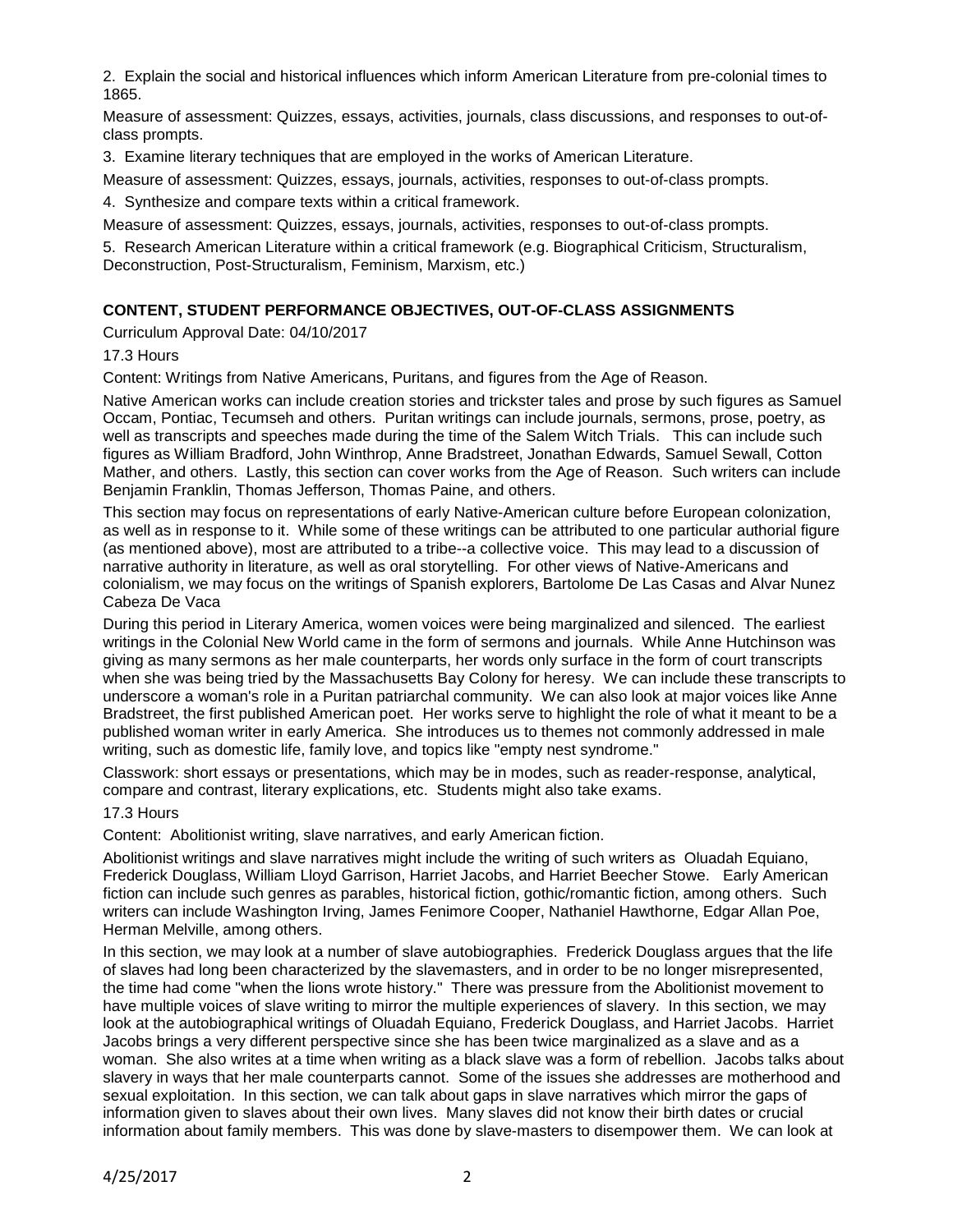how the conditions slaves lived in shaped narratives. In this section, we can also look at Harriet Beecher Stowe, a prominent voice in the slavery debate. We can look at the impact her book, Uncle Tom's Cabin, had in shaping social views of slavery. Finally, we can look at poetry written by African-American writers like Phillip Frenau and Phyllis Wheatley. In this poetry, we can discuss what it meant to be a slave and how a slave's conditions impacted the way they presented themselves and their race in their writing. We can also look at writings from freed slaves.

Classwork: short essays or presentations, which may be in modes, such as reader-response, analytical, compare and contrast, literary explications, etc. Students might also take exams.

### 17.3 Hours

Content: American Transcendentalist writing and Modern American 19th century poetry.

American Transcendentalist writers can include writers of essays, non-fiction, fiction, and poetry. Such writers may include Ralph Waldo Emerson, Margaret Fuller, Henry David Thoreau, among others. Modern American 19th Century poets may include such writers as Walt Whitman and Emily Dickinson, among others.

In this section, we may look at Margaret Fuller, the first editor of the Dial (1840-1842), a publication put out quarterly by those in the American Transcendentalist movement We may look at her book, Woman in the Nineteenth Century, and its call to female consciousness, identity, and solidarity. We may look at the influential role Fuller's writings had in helping to shape feminist theory.

We will look at the poetry of Emily Dickinson, an enduring voice of early American literature, which resonates strongly with readers today. We will discuss the originality within Dickinson's writings, her exploration of the human mind, the common themes which surface in her work, as well as her original style of employing unconventional punctuation and slant rhymes.

Classwork: short essays or presentations, which may be in modes, such as reader-response, analytical, compare and contrast, literary explications, etc. Students might also take exams.

### **OUT OF CLASS ASSIGNMENTS:**

Assignment Description: Essays, Reader Response Journals, poetry explications, take-home exams, etc.

#### **METHODS OF INSTRUCTION:**

Lecture and class discussion.

#### **METHODS OF EVALUATION:**

Writing assignments Percent of total grade: 60.00 % 60% - 80% Essay exams; Term papers; Other: Reading journal, portfolio Other methods of evaluation Percent of total grade: 20.00 % 20% - 40% Group presentation & group project.

# **REPRESENTATIVE TEXTBOOKS:**

Required Representative Textbooks Belasco and Johnson. The Bedford Anthology of American Literature (Volume I). Bedford/St.Martin's,2013. ISBN: ISBN: 978-0312678685 Readers/Anthologies Baym. Norton Anthology of American Literature (Volumes A and B) 9th Ed.. W.W. Norton & Co.,2016. ISBN: ISBN: 978-0393264548 Recommended Other Texts and Materials The Scarlet Letter (Nathaniel Hawthorne), My Antonia (Willa Cather) The Awakening (Kate Chopin)